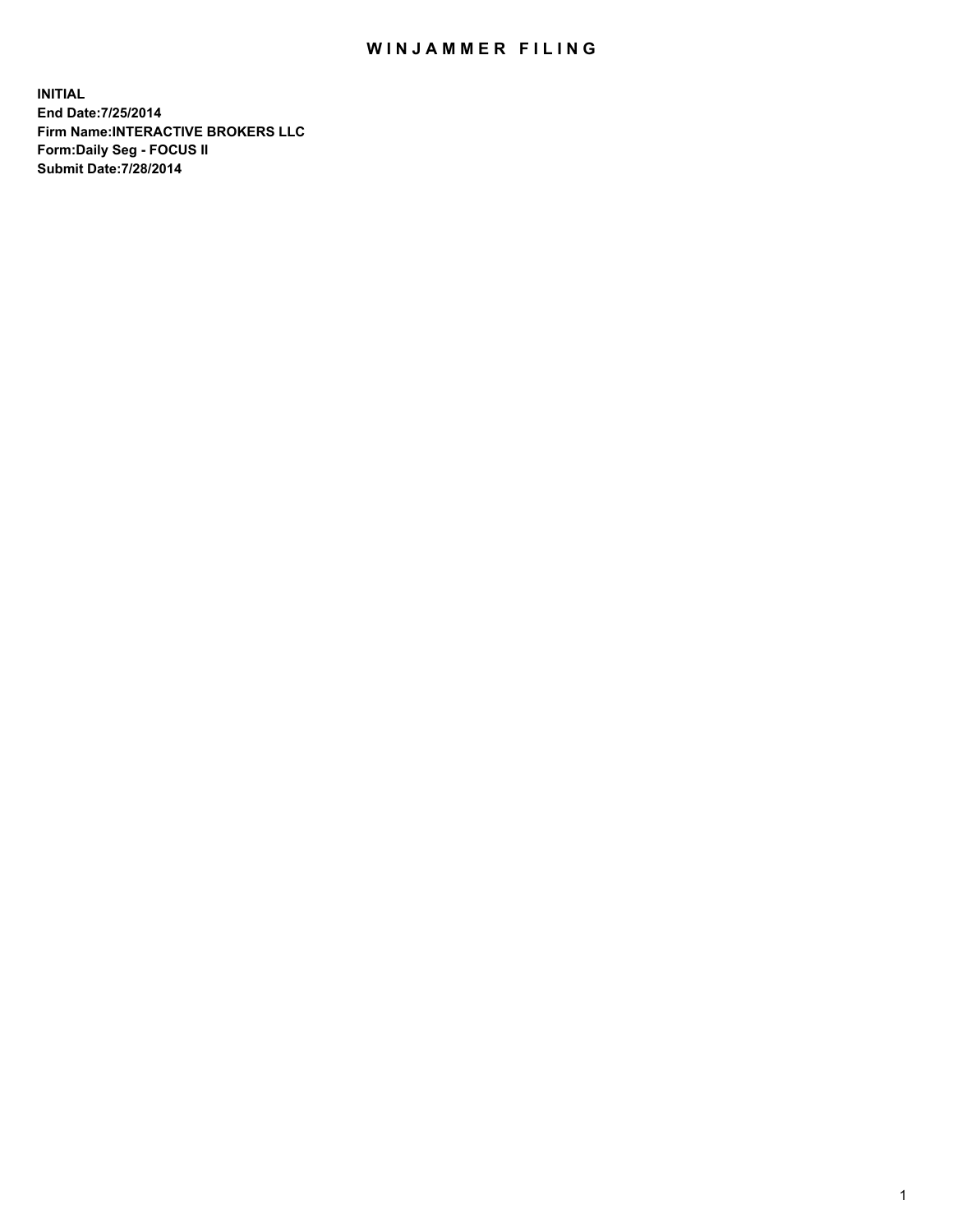## **INITIAL End Date:7/25/2014 Firm Name:INTERACTIVE BROKERS LLC Form:Daily Seg - FOCUS II Submit Date:7/28/2014 Daily Segregation - Cover Page**

| Name of Company<br><b>Contact Name</b><br><b>Contact Phone Number</b><br><b>Contact Email Address</b>                                                                                                                                                                                                                          | <b>INTERACTIVE BROKERS LLC</b><br><b>Michael Ellman</b><br>203-422-8926<br>mellman@interactivebrokers.co<br><u>m</u> |
|--------------------------------------------------------------------------------------------------------------------------------------------------------------------------------------------------------------------------------------------------------------------------------------------------------------------------------|----------------------------------------------------------------------------------------------------------------------|
| FCM's Customer Segregated Funds Residual Interest Target (choose one):<br>a. Minimum dollar amount: ; or<br>b. Minimum percentage of customer segregated funds required:% ; or<br>c. Dollar amount range between: and; or<br>d. Percentage range of customer segregated funds required between:% and%.                         | <u>0</u><br>0<br>155,000,000 245,000,000<br>00                                                                       |
| FCM's Customer Secured Amount Funds Residual Interest Target (choose one):<br>a. Minimum dollar amount: ; or<br>b. Minimum percentage of customer secured funds required:% ; or<br>c. Dollar amount range between: and; or<br>d. Percentage range of customer secured funds required between:% and%.                           | $\overline{\mathbf{0}}$<br>0<br>80,000,000 120,000,000<br>0 <sub>0</sub>                                             |
| FCM's Cleared Swaps Customer Collateral Residual Interest Target (choose one):<br>a. Minimum dollar amount: ; or<br>b. Minimum percentage of cleared swaps customer collateral required:% ; or<br>c. Dollar amount range between: and; or<br>d. Percentage range of cleared swaps customer collateral required between:% and%. | $\overline{\mathbf{0}}$<br><u>0</u><br>0 <sub>0</sub><br>0 <sub>0</sub>                                              |
| Current ANC:on<br><b>Broker Dealer Minimum</b><br>Debit/Deficit - CustomersCurrent AmountGross Amount<br>Domestic Debit/Deficit<br>Foreign Debit/Deficit                                                                                                                                                                       | 2,268,989,968 25-JUL-2014<br>339,560,165<br>2,964,050<br>1,959,070 0                                                 |
| Debit/Deficit - Non CustomersCurrent AmountGross Amount<br>Domestic Debit/Deficit<br>Foreign Debit/Deficit<br>Proprietary Profit/Loss<br>Domestic Profit/Loss<br>Foreign Profit/Loss                                                                                                                                           | 0 <sub>0</sub><br>0 <sub>0</sub><br>$\overline{\mathbf{0}}$<br>$\overline{\mathbf{0}}$                               |
| Proprietary Open Trade Equity<br>Domestic OTE<br>Foreign OTE<br><b>SPAN</b><br><b>Customer SPAN Calculation</b>                                                                                                                                                                                                                | $\overline{\mathbf{0}}$<br><u>0</u><br>1,077,757,406                                                                 |
| Non-Customer SPAN Calcualation<br><b>Proprietary Capital Charges</b><br>Minimum Dollar Amount Requirement<br>Other NFA Dollar Amount Requirement                                                                                                                                                                               | 12,433,415<br><u>0</u><br>20,000,000 [7465]<br>21,254,842 [7475]                                                     |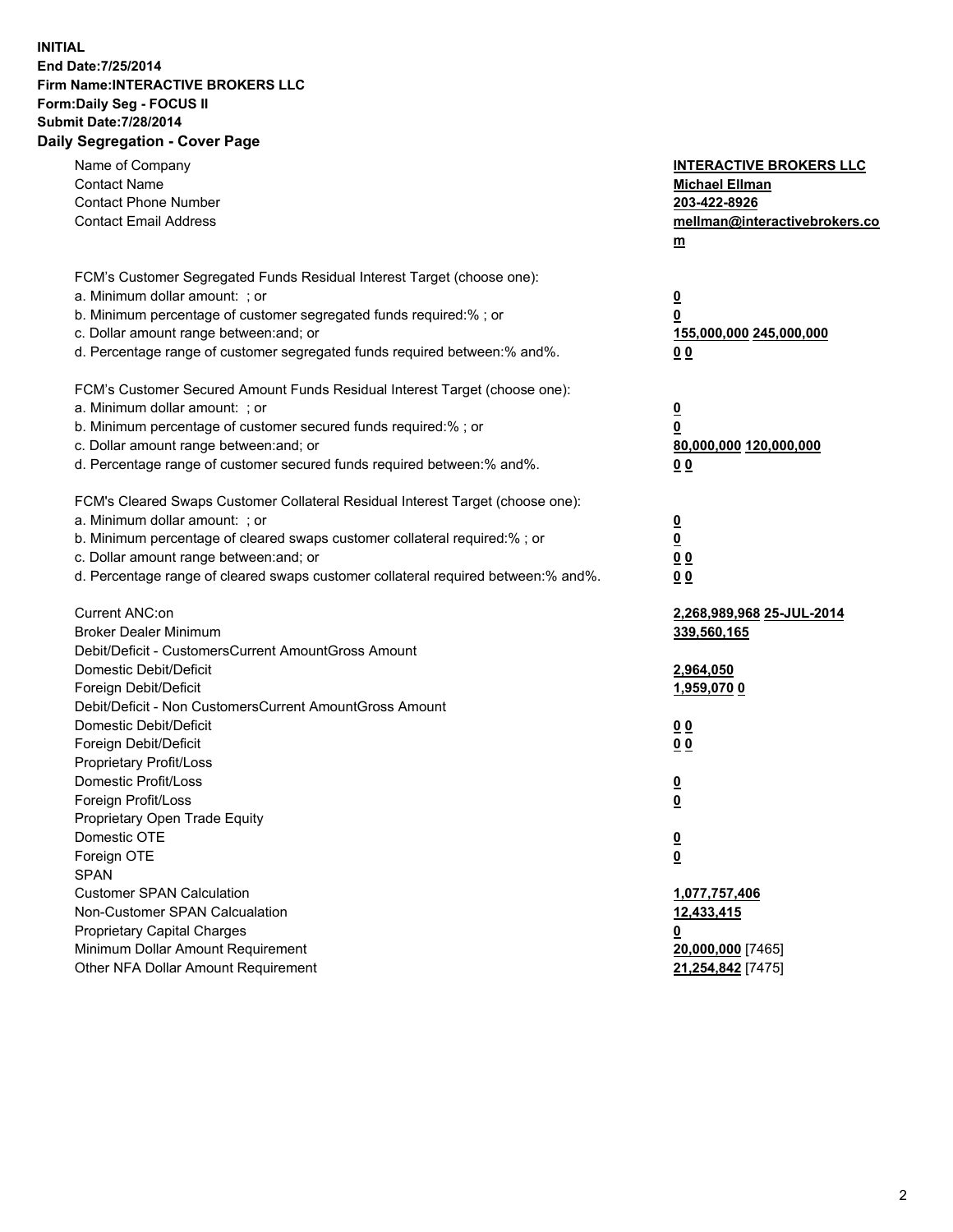## **INITIAL End Date:7/25/2014 Firm Name:INTERACTIVE BROKERS LLC Form:Daily Seg - FOCUS II Submit Date:7/28/2014 Daily Segregation - Secured Amounts**

|     | Dany Ocgregation - Oceanea Annoanta                                                         |                                                       |
|-----|---------------------------------------------------------------------------------------------|-------------------------------------------------------|
|     | Foreign Futures and Foreign Options Secured Amounts                                         |                                                       |
|     | Amount required to be set aside pursuant to law, rule or regulation of a foreign            | $0$ [7305]                                            |
|     | government or a rule of a self-regulatory organization authorized thereunder                |                                                       |
| 1.  | Net ledger balance - Foreign Futures and Foreign Option Trading - All Customers             |                                                       |
|     | A. Cash                                                                                     | 302,809,299 [7315]                                    |
|     | B. Securities (at market)                                                                   | $0$ [7317]                                            |
| 2.  | Net unrealized profit (loss) in open futures contracts traded on a foreign board of trade   | $-1,163,538$ [7325]                                   |
| 3.  | Exchange traded options                                                                     |                                                       |
|     | a. Market value of open option contracts purchased on a foreign board of trade              | 85,411 [7335]                                         |
|     | b. Market value of open contracts granted (sold) on a foreign board of trade                | -497,353 [7337]                                       |
| 4.  | Net equity (deficit) (add lines 1.2. and 3.)                                                | 301,233,819 [7345]                                    |
| 5.  | Account liquidating to a deficit and account with a debit balances - gross amount           | 1,959,070 [7351]                                      |
|     | Less: amount offset by customer owned securities                                            | 0 [7352] 1,959,070 [7354]                             |
| 6.  | Amount required to be set aside as the secured amount - Net Liquidating Equity              | 303,192,889 [7355]                                    |
|     | Method (add lines 4 and 5)                                                                  |                                                       |
| 7.  | Greater of amount required to be set aside pursuant to foreign jurisdiction (above) or line | 303,192,889 [7360]                                    |
|     | 6.                                                                                          |                                                       |
|     | FUNDS DEPOSITED IN SEPARATE REGULATION 30.7 ACCOUNTS                                        |                                                       |
| 1.  | Cash in banks                                                                               |                                                       |
|     | A. Banks located in the United States                                                       | 346,919,350 [7500]                                    |
|     | B. Other banks qualified under Regulation 30.7                                              | 0 [7520] 346,919,350 [7530]                           |
| 2.  | Securities                                                                                  |                                                       |
|     | A. In safekeeping with banks located in the United States                                   | $0$ [7540]                                            |
|     | B. In safekeeping with other banks qualified under Regulation 30.7                          | 0 [7560] 0 [7570]                                     |
| 3.  | Equities with registered futures commission merchants                                       |                                                       |
|     | A. Cash                                                                                     | $0$ [7580]                                            |
|     | <b>B.</b> Securities                                                                        | $0$ [7590]                                            |
|     | C. Unrealized gain (loss) on open futures contracts                                         | $0$ [7600]                                            |
|     | D. Value of long option contracts                                                           | $0$ [7610]                                            |
|     | E. Value of short option contracts                                                          | 0 [7615] 0 [7620]                                     |
| 4.  | Amounts held by clearing organizations of foreign boards of trade                           |                                                       |
|     | A. Cash                                                                                     | $0$ [7640]                                            |
|     | <b>B.</b> Securities                                                                        | $0$ [7650]                                            |
|     | C. Amount due to (from) clearing organization - daily variation                             | $0$ [7660]                                            |
|     | D. Value of long option contracts                                                           | $0$ [7670]                                            |
|     | E. Value of short option contracts                                                          | 0 [7675] 0 [7680]                                     |
| 5.  | Amounts held by members of foreign boards of trade                                          |                                                       |
|     | A. Cash                                                                                     | 62,641,231 [7700]                                     |
|     | <b>B.</b> Securities                                                                        | $0$ [7710]                                            |
|     | C. Unrealized gain (loss) on open futures contracts                                         | -900,706 [7720]                                       |
|     | D. Value of long option contracts                                                           | 85,415 [7730]                                         |
|     | E. Value of short option contracts                                                          | <mark>-497,373</mark> [7735] <b>61,328,567</b> [7740] |
| 6.  | Amounts with other depositories designated by a foreign board of trade                      | $0$ [7760]                                            |
| 7.  | Segregated funds on hand                                                                    | $0$ [7765]                                            |
| 8.  | Total funds in separate section 30.7 accounts                                               | 408,247,917 [7770]                                    |
| 9.  | Excess (deficiency) Set Aside for Secured Amount (subtract line 7 Secured Statement         | 105,055,028 [7380]                                    |
|     | Page 1 from Line 8)                                                                         |                                                       |
| 10. | Management Target Amount for Excess funds in separate section 30.7 accounts                 | 80,000,000 [7780]                                     |
| 11. | Excess (deficiency) funds in separate 30.7 accounts over (under) Management Target          | 25,055,028 [7785]                                     |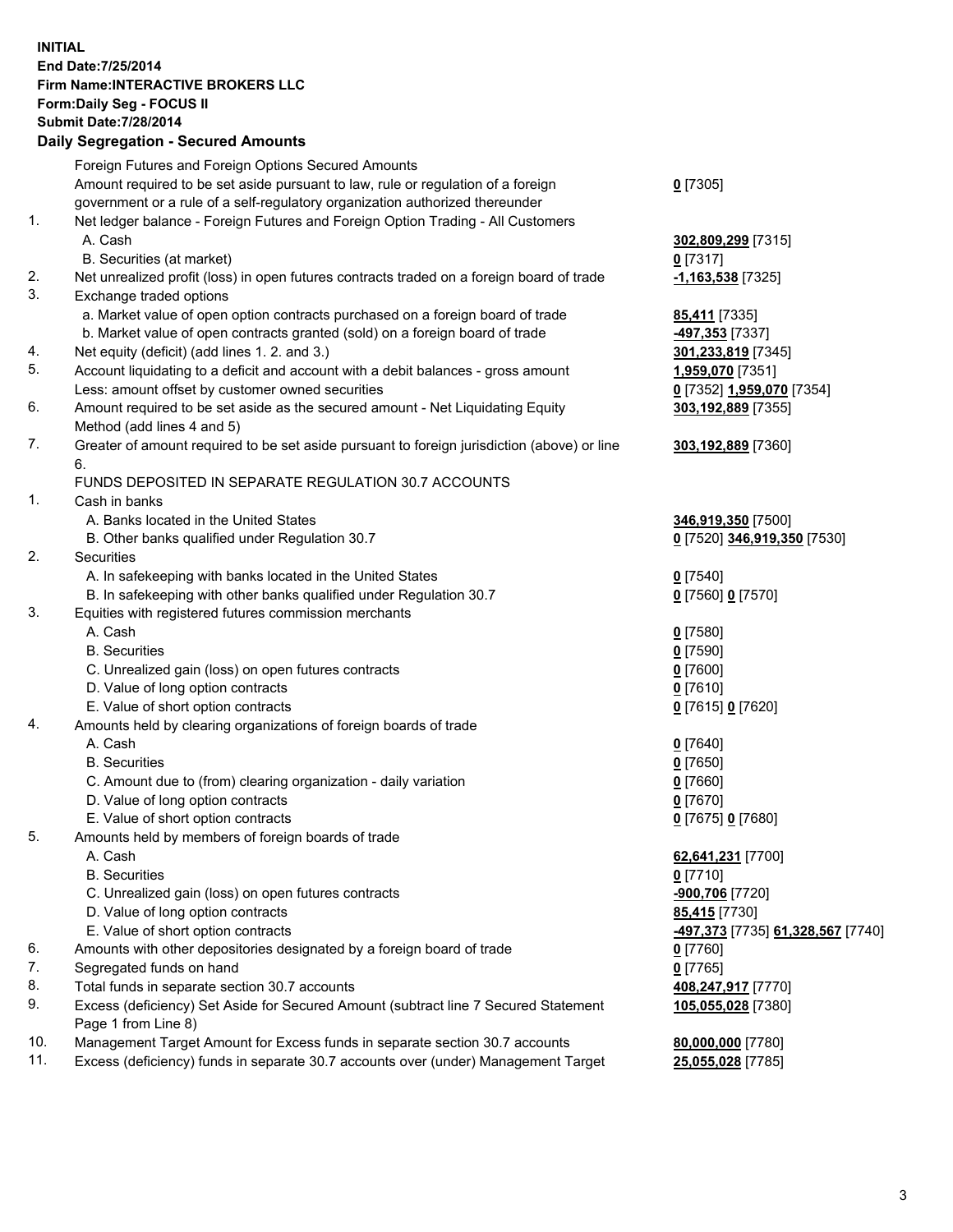**INITIAL End Date:7/25/2014 Firm Name:INTERACTIVE BROKERS LLC Form:Daily Seg - FOCUS II Submit Date:7/28/2014 Daily Segregation - Segregation Statement** SEGREGATION REQUIREMENTS(Section 4d(2) of the CEAct) 1. Net ledger balance A. Cash **2,283,721,236** [7010] B. Securities (at market) **0** [7020] 2. Net unrealized profit (loss) in open futures contracts traded on a contract market **-49,822,192** [7030] 3. Exchange traded options A. Add market value of open option contracts purchased on a contract market **69,539,414** [7032] B. Deduct market value of open option contracts granted (sold) on a contract market **-146,304,116** [7033] 4. Net equity (deficit) (add lines 1, 2 and 3) **2,157,134,342** [7040] 5. Accounts liquidating to a deficit and accounts with debit balances - gross amount **2,964,050** [7045] Less: amount offset by customer securities **0** [7047] **2,964,050** [7050] 6. Amount required to be segregated (add lines 4 and 5) **2,160,098,392** [7060] FUNDS IN SEGREGATED ACCOUNTS 7. Deposited in segregated funds bank accounts A. Cash **290,624,708** [7070] B. Securities representing investments of customers' funds (at market) **1,041,465,372** [7080] C. Securities held for particular customers or option customers in lieu of cash (at market) **0** [7090] 8. Margins on deposit with derivatives clearing organizations of contract markets A. Cash **25,843,559** [7100] B. Securities representing investments of customers' funds (at market) **109,450,604** [7110] C. Securities held for particular customers or option customers in lieu of cash (at market) **0** [7120] 9. Net settlement from (to) derivatives clearing organizations of contract markets **-1,141,559** [7130] 10. Exchange traded options A. Value of open long option contracts **1,434,181** [7132] B. Value of open short option contracts **and the set of open short option contracts -3,913,836** [7133] 11. Net equities with other FCMs A. Net liquidating equity **-33,197,119** [7140] B. Securities representing investments of customers' funds (at market) **929,880,090** [7160] C. Securities held for particular customers or option customers in lieu of cash (at market) **0** [7170] 12. Segregated funds on hand **0** [7150] 13. Total amount in segregation (add lines 7 through 12) **2,360,446,000** [7180] 14. Excess (deficiency) funds in segregation (subtract line 6 from line 13) **200,347,608** [7190] 15. Management Target Amount for Excess funds in segregation **155,000,000** [7194]

16. Excess (deficiency) funds in segregation over (under) Management Target Amount Excess

**45,347,608** [7198]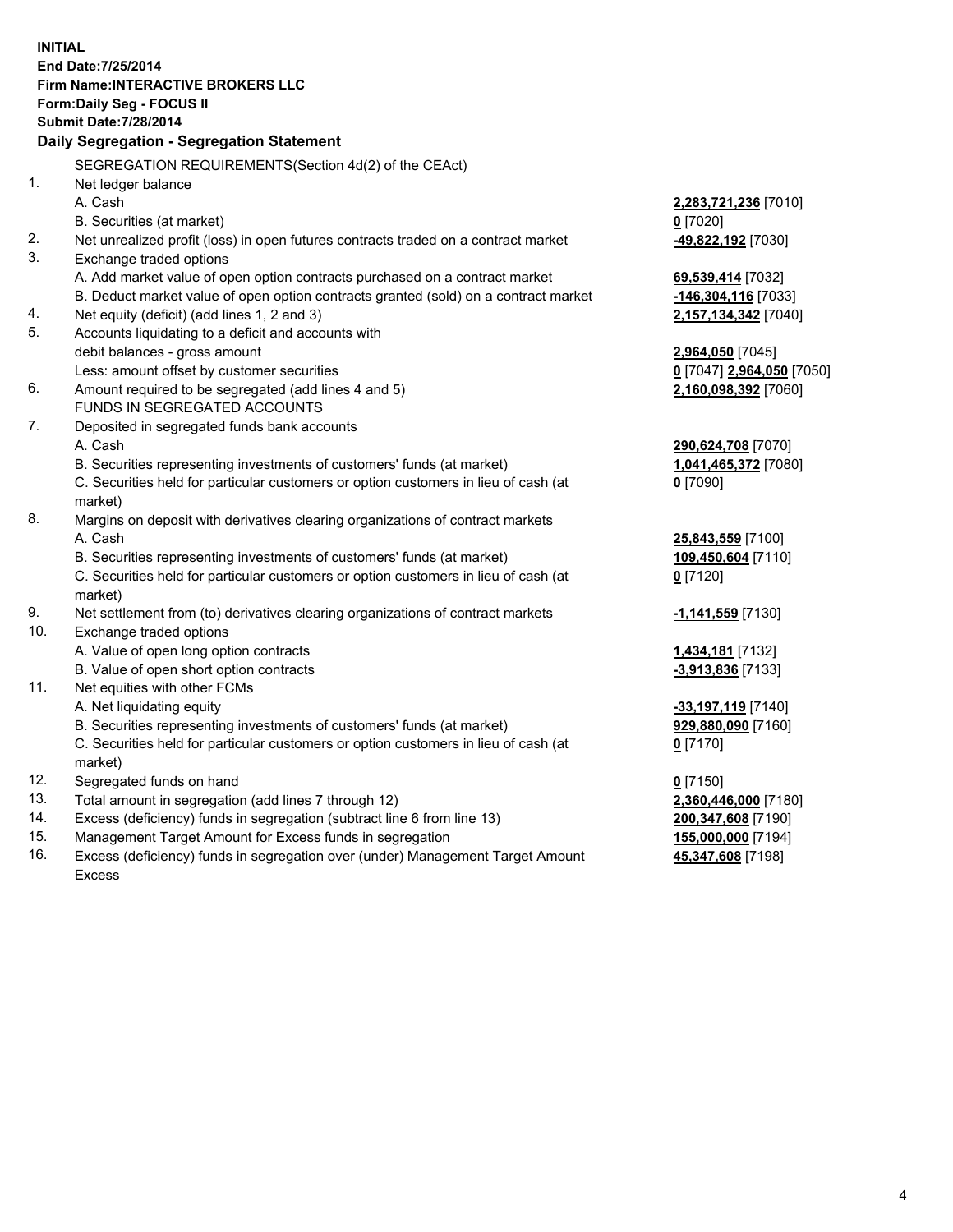## **INITIAL End Date:7/25/2014 Firm Name:INTERACTIVE BROKERS LLC Form:Daily Seg - FOCUS II Submit Date:7/28/2014 Daily Segregation - Supplemental**

| $\blacksquare$           | Total gross margin deficiencies - Segregated Funds Origin                              | 393,494 [9100] |  |
|--------------------------|----------------------------------------------------------------------------------------|----------------|--|
| $\overline{\phantom{a}}$ | Total gross margin deficiencies - Secured Funds Origin                                 | 13,920 [9101]  |  |
| $\blacksquare$           | Total gross margin deficiencies - Cleared Swaps Customer Collateral Funds Origin       | $0$ [9102]     |  |
| $\blacksquare$           | Total gross margin deficiencies - Noncustomer and Proprietary Accounts Origin          | 0 [9103]       |  |
| $\blacksquare$           | Total number of accounts contributing to total gross margin deficiencies - Segregated  | 9[9104]        |  |
|                          | Funds Origin                                                                           |                |  |
| $\blacksquare$           | Total number of accounts contributing to total gross margin deficiencies - Secured     | 5[9105]        |  |
|                          | Funds Origin                                                                           |                |  |
| $\blacksquare$           | Total number of accounts contributing to the total gross margin deficiencies - Cleared | $0$ [9106]     |  |
|                          | Swaps Customer Collateral Funds Origin                                                 |                |  |
| $\overline{\phantom{a}}$ | Total number of accounts contributing to the total gross margin deficiencies -         | $0$ [9107]     |  |
|                          | Noncustomer and Proprietary Accounts Origin                                            |                |  |
|                          | Lleised e sant ef the finele deilt mensin senart the FOM trees to issue mensing selle. |                |  |

Upload a copy of the firm's daily margin report the FCM uses to issue margin calls which corresponds with the reporting date.